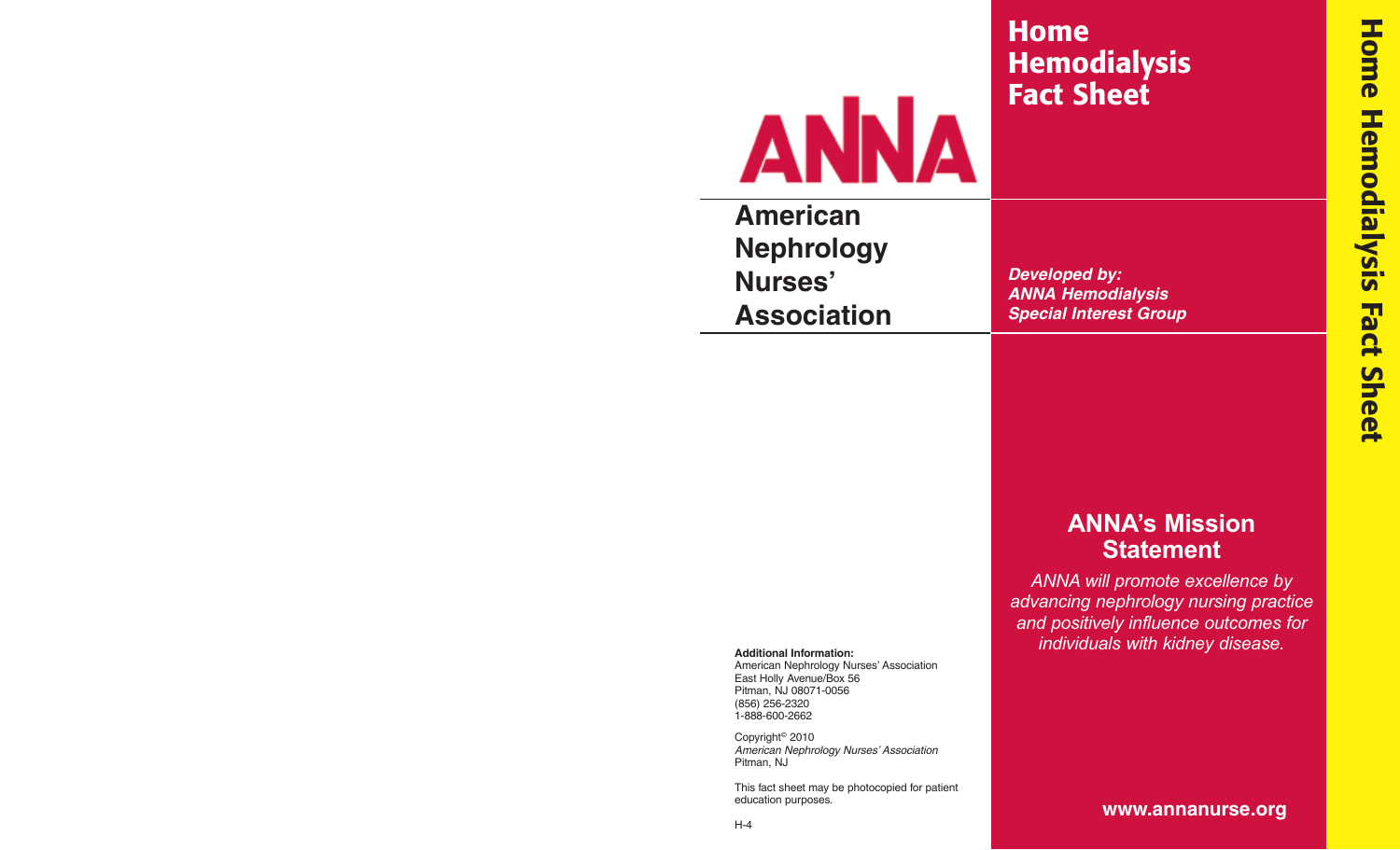

#### **HOME HEMODIALYSIS – OVERVIEW**

Home hemodialysis is a renal replacement modality that allows patients to perform their treatments in their own environment. Dialyzing in the home environment allows patients to choose more frequent therapy to improve their overall health status and quality of life. Patients and their partners are taught by the Home Training staff how to perform and manage their entire treatment and make appropriate changes to therapy when indicated. The Home Training team monitors patient care through regular phone contact for support and monthly clinic visits.

## **TYPES OF HOME/DAILY HEMODIALYSIS**

Home hemodialysis can be performed in a variety of frequencies and lengths of treatments (see Table 1).

| <b>Type</b>        | <b>Frequency</b>  | <b>Length of Time</b> |
|--------------------|-------------------|-----------------------|
| Intermittent       | $3-4$ tx/wk       | $3-4$ hr/day          |
| Short daily        | $>3$ tx/wk (av 6) | $2-4$ hr/day          |
| Nocturnal/extended | Any combination   | $> 6$ hr/day          |

**Table 1. Types of Home/Daily Hemodialysis** 

# **Benefits of Home/Daily Hemodialysis**

More frequent and longer therapies more closely mimic the natural kidney function; therefore, the patient generally experiences the highest degree of benefits. Some of the major benefits are:

- Improved quality of life Gaining control over one's disease, as well as reports of increased energy and libido.
- Reduction of LVH/Hypertension With increasing frequency, fluid balance is maintained closer to normal function, resulting in less cardiac stress and hypertension. Daily therapy patients eliminate or reduce their medications, particularly antihypertensives.
- Flexibility Time of day, length, frequency of treatment, and location of treatment. Patients can adjust therapy to their life as opposed to adjusting their life to therapy.
- Eliminate transportation issues Many times, transportation to and from facilities can be time consuming, expensive, or difficult due to weather conditions.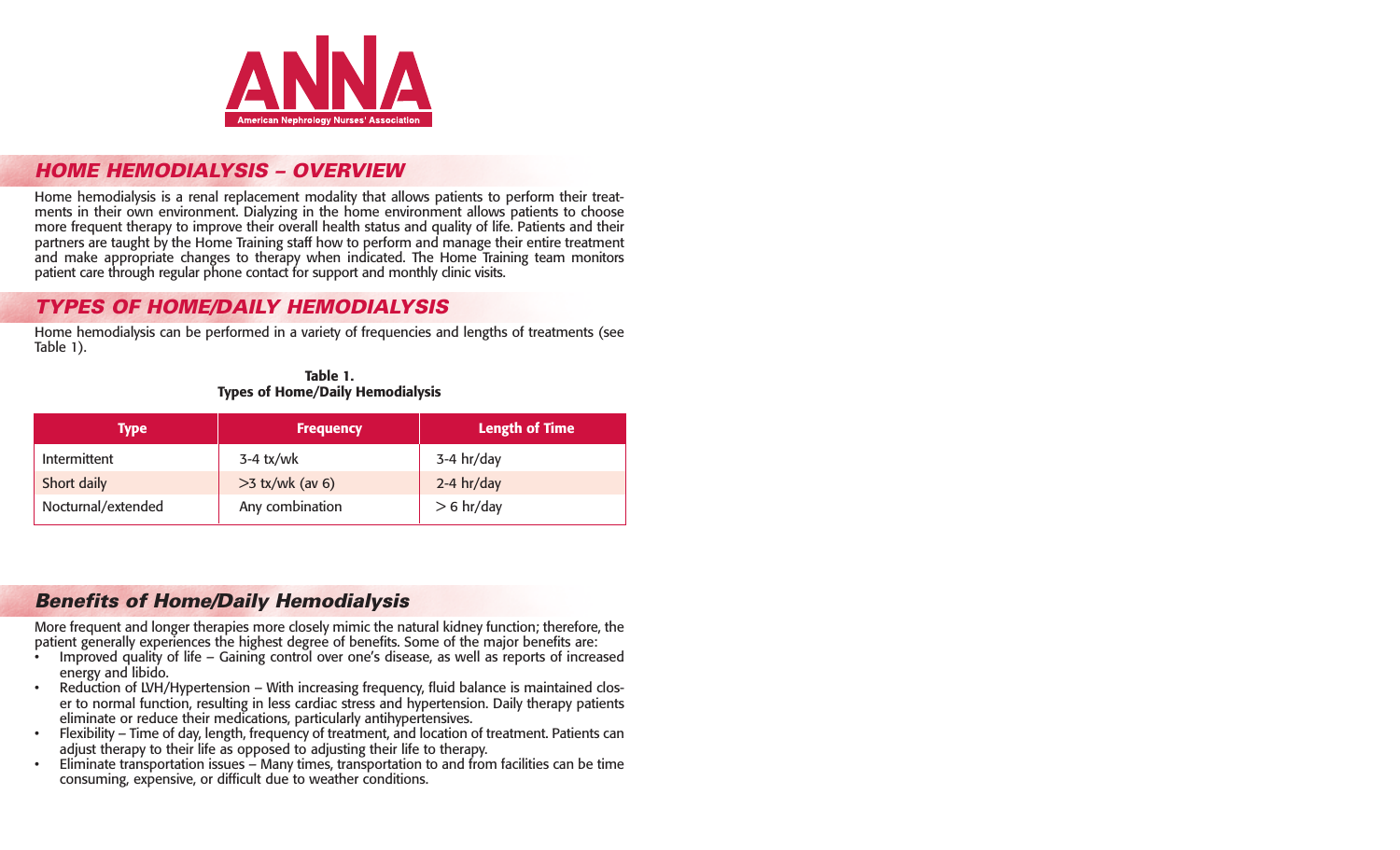# **CHALLENGES OF HOME/DAILY HEMODIALYSIS**

Despite all the advantages of home/daily hemodialysis, there are some challenges that should be considered.

- Patient/partner burn-out Some patients or partners may not be able to easily integrate therapy into their lifestyle, which may cause stress on the relationship and overall fatigue from the increased workload. When the patient is able to perform most or all of the treatment, it tends to lessen the amount of partner burn-out. Respite care arranged by the Home Training Center should strongly be considered to provide support or care during a patient's/partner's illness, unstable vascular access, or vacation.
- Unstable vascular access Learning to cope with a problematic vascular access can be very challenging and frustrating. To reduce frustration and increase patient comfort, the vascular access should be a significant focus during training.
- Limits of home environment Cleanliness and space for equipment and supply storage should be considered. Some patients benefit from provider support and assistance in unloading the home therapy supplies.

#### **PATIENT/PARTNER SELECTION CONSIDERATIONS**

- Partner Most Home Training centers require that patients have a partner available during treatment in case of emergency. In some cases, this is difficult to manage due to the challenges of partner burn-out. Suitable partners include:
	- Spouse.
	- Family member.
	- Friend.
	- Paid aide Payment must be made by the patient or facility program.
	- Staff assisted A stable vascular access at the start of training helps minimize frustration and anxiety for the patient and partner. Some facilities provide staff to perform treatments in patient homes.
- Patient The traditional "non-compliant" may be a model home patient and should not be immediately excluded from selection.
	- Stable vascular access Any vascular access may be used. The buttonhole technique for AV fistulas is increasing in popularity.
	- Medically stable Medically stable patients are the best candidates. However, some families may elect to manage the care of a less-stable patient at home to provide more comfort.
- Patient/partner team It is ideal when both the patient and partner have optimal vision, hearing acuity, strength, and energy to safely perform the treatments. However, patient/partner teams can be successful as long as they are able to meet the requirements between the two.
- Home/treatment environment Electric and water, a clean location free of pets and outside contaminants.

## **TRAINING PROGRAM CONSIDERATIONS**

The single most important consideration is the home training team, and particularly a supportive physician and enthusiastic training nurse. The training program should include:

- Assessment of the patient/partner learning styles Prior to training, the patient/partner team should be evaluated for particular leaning styles. This allows the training team to implement an efficient and effective training program.
- Training tools A written training program with supportive tools is key to successful training. These tools should be adaptable based on the patient/partner team's specific needs, such as reading level, visual acuity, strength, and dexterity.